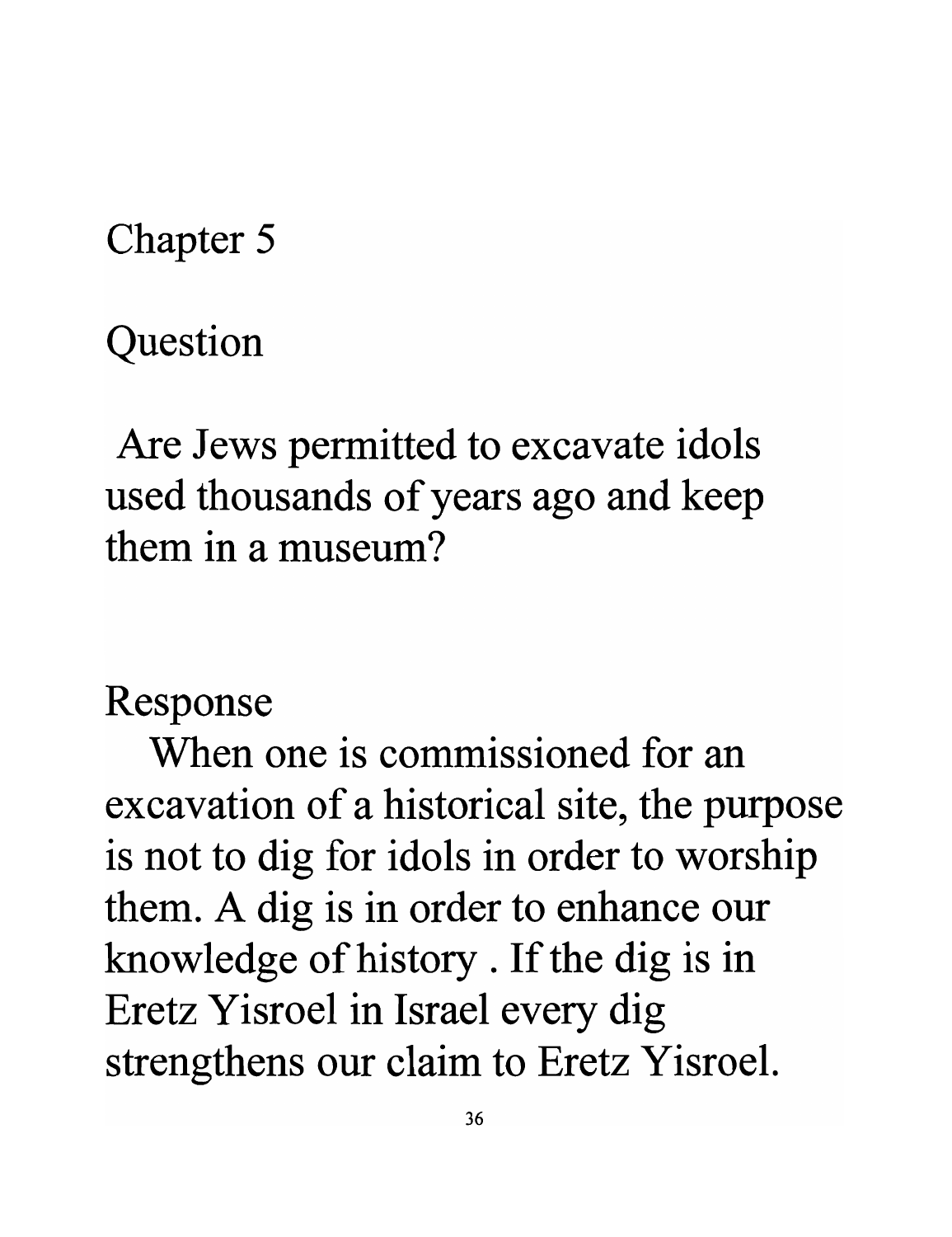The Arabs- encouraged by the Europeans -deny that Jews have any historical roots to Israel. The war Jews are presently facing for the last 100 years is that the Arabs deny the legitimacy of any Jewish presence in Eretz Yisroel. They deny that Jews ever possessed the First or Second Temple. They lay claim to the Kosesl Hamarovi the Western Wall as a Muslim shrine.

If we counter with the passages of the Bible. The Arabs will cite the Koran to buttress their narrative and deny our Narrative. Archeology therefore is a weapon Jews can use to support our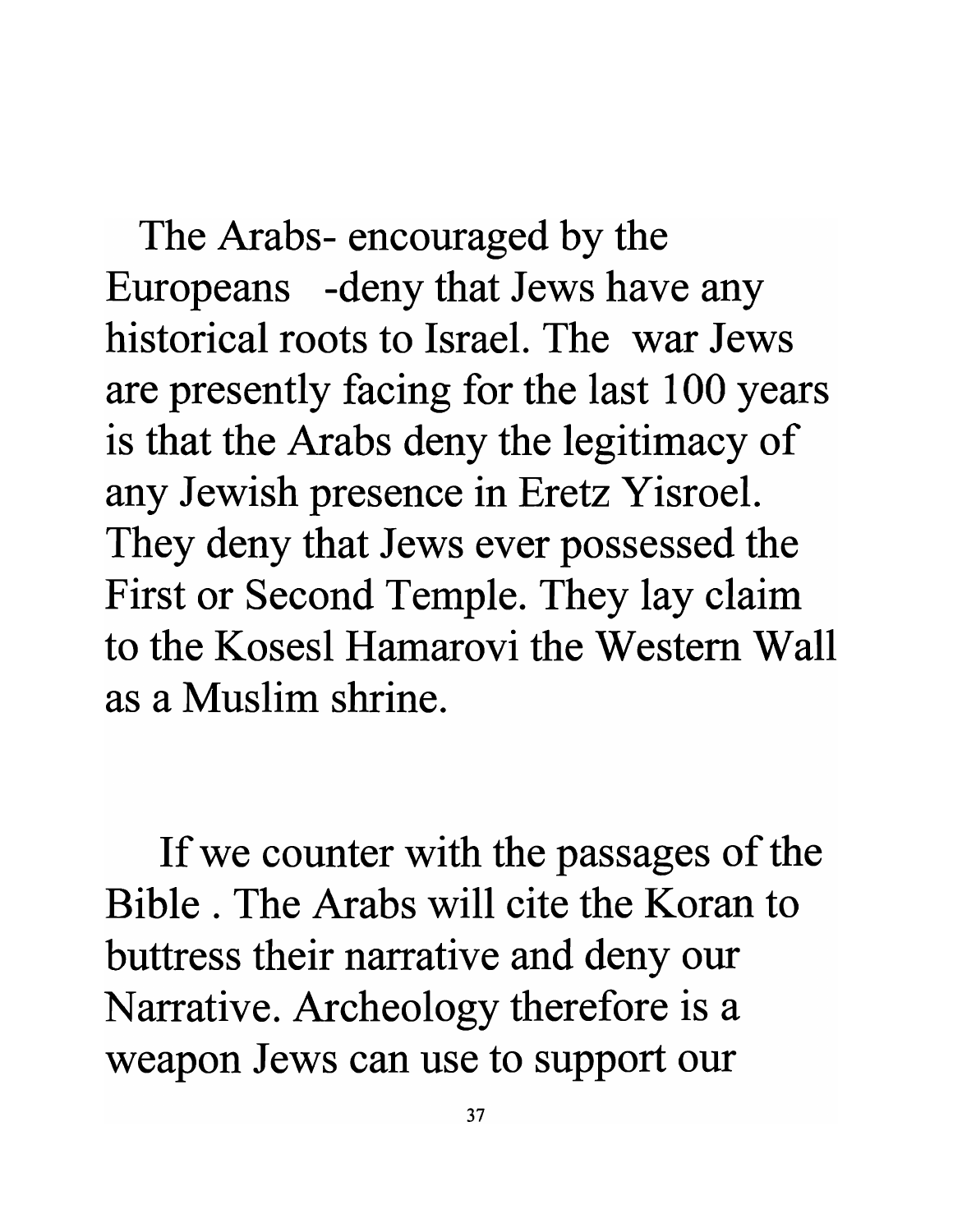claim to a Jewish presence in Ertez Yisroel 3500 years ago 2500 years ago 1500 years ago 500 years ago 100 years **ago.** 

We use all scientific disciplines to prove that the Jews alive today had the same genetic map as the inhabitants 3500 years ago. We are the descendants from the original Jews 3500 years ago;not the **Arabs.** 

Thus archeology is a weapon in our fight Life and death struggle against the lies fabrications forgeries hatred and **murder of Jews of the Arabs and**  Europeans.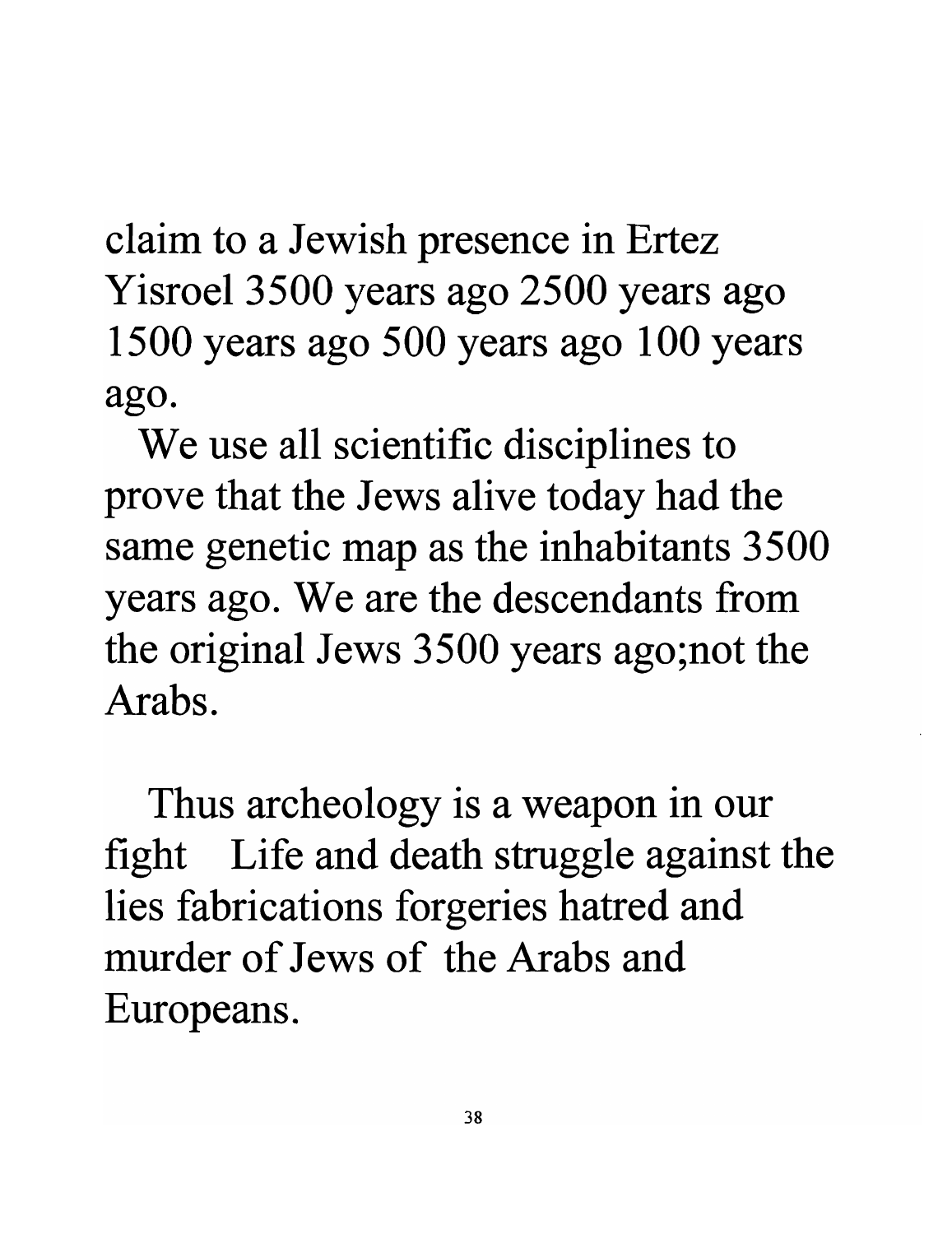No one in any of the digs is out to find idols. If they are present, who says that these idols were worshiped. Perhaps they were models kept in some ones house . Even if they were idols by being buried for thousands of years the oxidation certainly dented the original cast. Certainly, the nose eyes legs or body have cracks . The idol is not complete. The fact that it was buried implies that at **the time of burial the intention was to**  destroy the idol. Therefore, as far as **Hallacha - Jewish law is concerned no**  longer exists a prohibition of having **benefit from the idol.**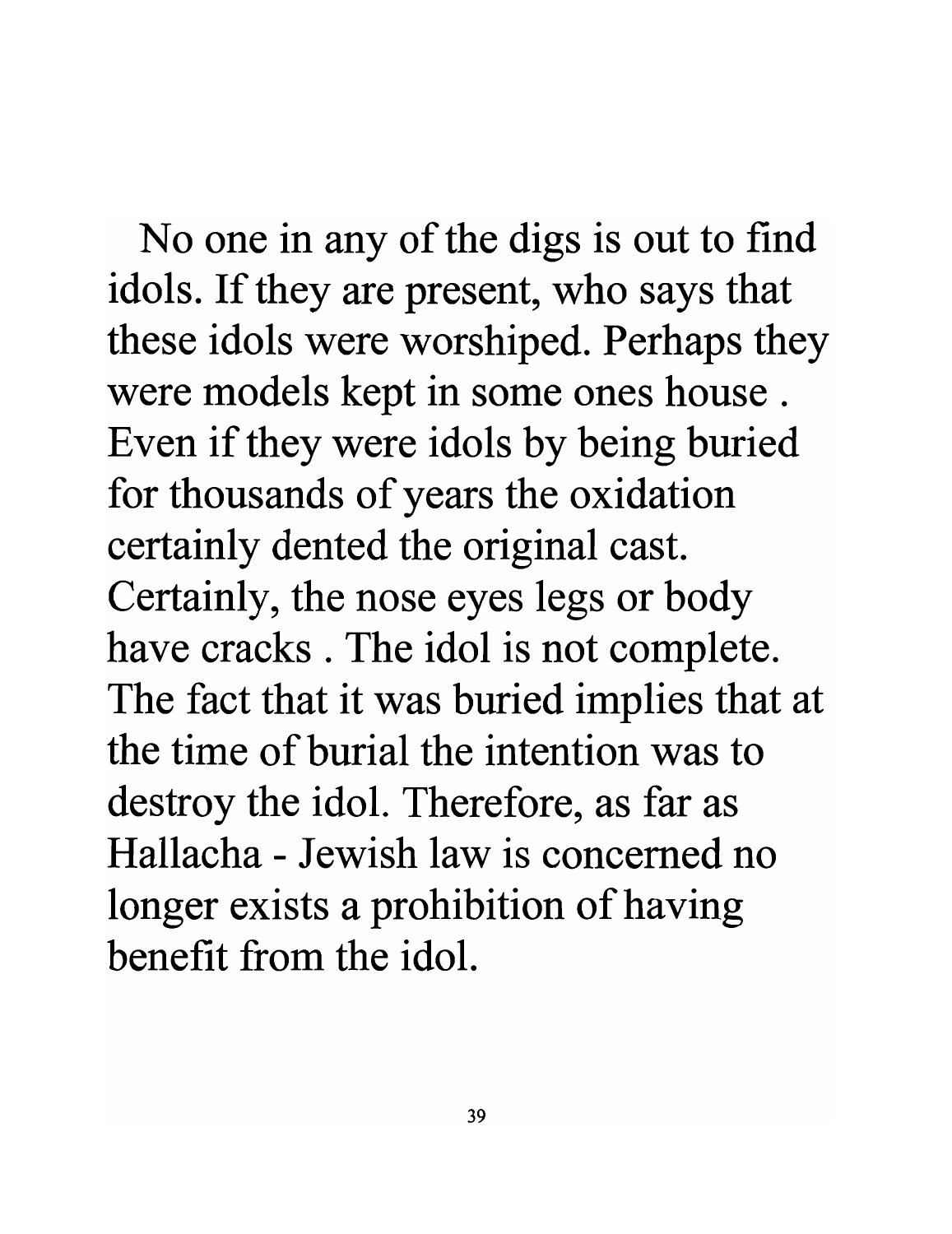The idol together with other items discovered in the dig are kept in a **museum that buttresses the Jewish claim**  to Eretz Yisroel. That is the purpose.

Assuming for arguments sake that a prohibition still remains if the museum was not to buttress the Jewsih claim to Eretz Yisroel. However when the purpose is to support the Jewish claim to Eretz **Yisroel then a new law takes over. Pekuach Nefesh Dochei kol hatorah kulo**  the saving of a human life trumps all laws. jews having Eretz Yisroel is a life **and death matter. It is existential for all**